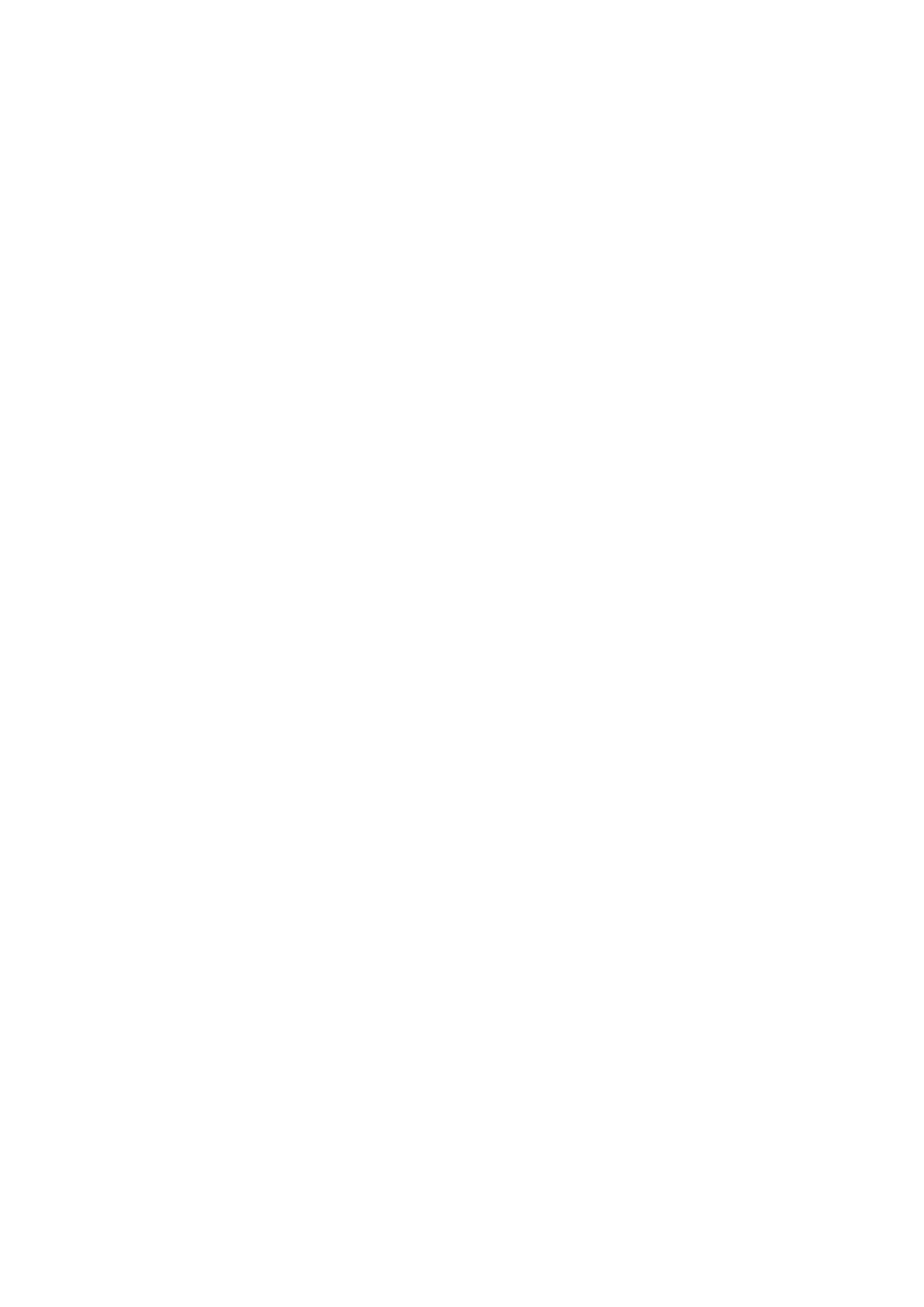## **TABLE OF CONTENTS 2 MARCH 2017**

|    | <b>Business</b>        | Page No.                                                                                                           |                |
|----|------------------------|--------------------------------------------------------------------------------------------------------------------|----------------|
|    |                        |                                                                                                                    |                |
| 1. | <b>Meeting Conduct</b> |                                                                                                                    | 5              |
|    |                        | 1.1 Apologies                                                                                                      | 5              |
|    |                        | 1.2 Announcements by the Mayor                                                                                     | 5              |
|    |                        | 1.3 APW Awards                                                                                                     | 5              |
|    |                        | 1.4 Conflict of Interest Declarations                                                                              | 5              |
|    |                        | 1.5 Items not on the Agenda                                                                                        | 5              |
|    |                        | 1.6 Public Participation                                                                                           | 5              |
| 2. |                        | <b>Committee Reports</b>                                                                                           | $\overline{7}$ |
|    | 2.1                    | <b>Report of the City Strategy Committee Meeting of 9</b><br>February 2017<br><b>Presented by Councillor Eagle</b> | $\overline{7}$ |
|    | 2.2                    | Report of the City Strategy Committee Meeting of 2<br>February 2017<br><b>Presented by Councillor Pannett</b>      | 9              |
|    | <b>Questions</b>       |                                                                                                                    |                |
| 3. |                        | <b>Public Excluded</b>                                                                                             | 11             |
|    | 3.1                    | <b>External Appointments to Finance, Audit and Risk</b><br><b>Subcommittee</b><br><b>Presented by Mayor Lester</b> | 11             |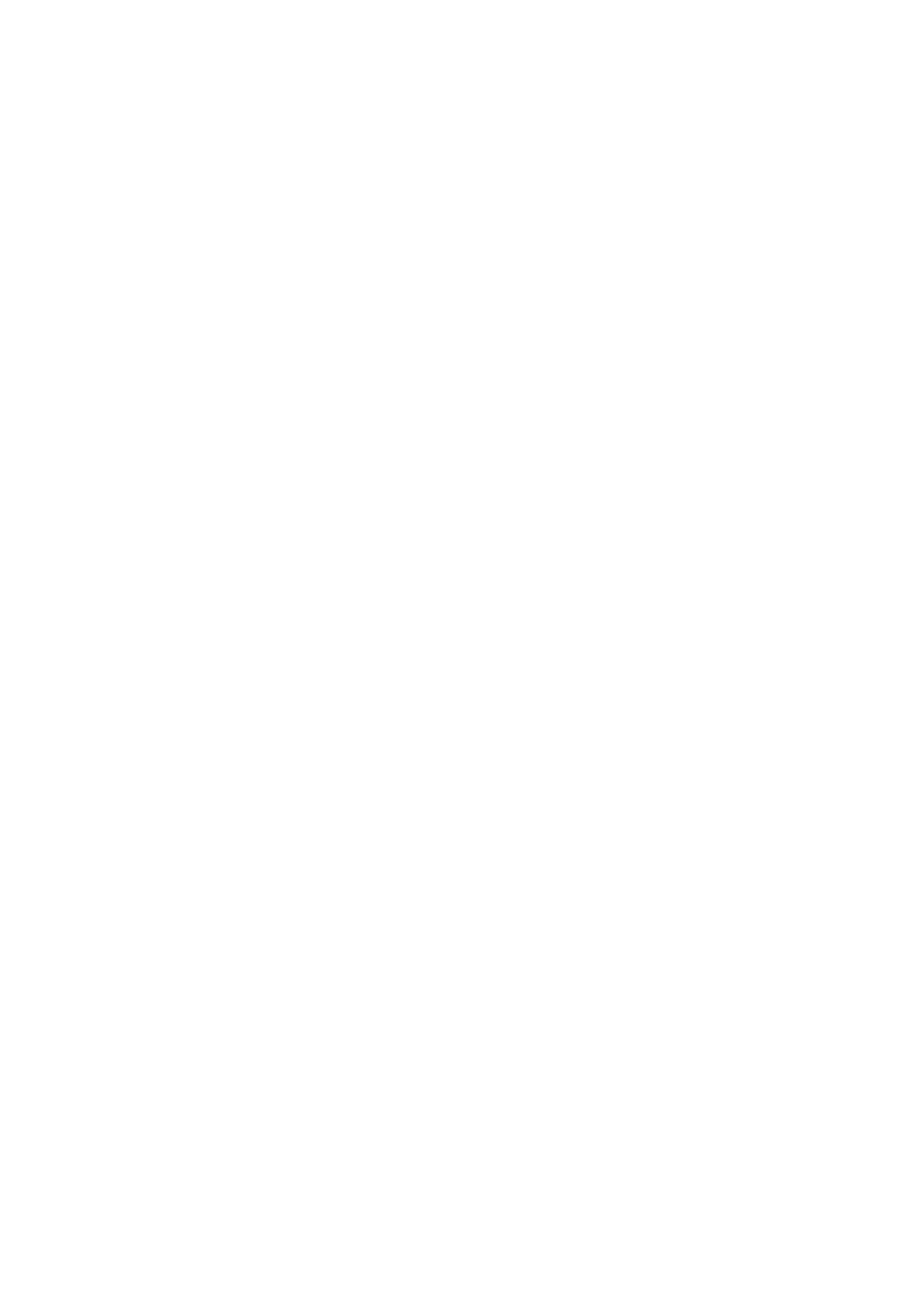## <span id="page-4-0"></span>**1 Meeting Conduct**

#### <span id="page-4-1"></span>**1. 1 Apologies**

The Chairperson invites notice from members of:

- 1. Leave of absence for future meetings of the Wellington City Council; or
- 2. Apologies, including apologies for lateness and early departure from the meeting, where leave of absence has not previously been granted.

#### <span id="page-4-2"></span>**1. 2 Announcements by the Mayor**

#### <span id="page-4-3"></span>**1. 3 APW Awards**

#### <span id="page-4-4"></span>**1. 4 Conflict of Interest Declarations**

Members are reminded of the need to be vigilant to stand aside from decision making when a conflict arises between their role as a member and any private or other external interest they might have.

#### <span id="page-4-5"></span>**1. 5 Items not on the Agenda**

The Chairperson will give notice of items not on the agenda as follows:

#### *Matters Requiring Urgent Attention as Determined by Resolution of the Wellington City Council*

- 1. The reason why the item is not on the agenda; and
- 2. The reason why discussion of the item cannot be delayed until a subsequent meeting.

#### *Minor Matters relating to the General Business of the Wellington City Council*

No resolution, decision, or recommendation may be made in respect of the item except to refer it to a subsequent meeting of the Wellington City Council for further discussion.

#### <span id="page-4-6"></span>**1. 6 Public Participation**

A maximum of 60 minutes is set aside for public participation at the commencement of any meeting of the Council or committee that is open to the public. Under Standing Order 3.23.3 a written, oral or electronic application to address the meeting setting forth the subject, is required to be lodged with the Chief Executive by 12.00 noon of the working day prior to the meeting concerned, and subsequently approved by the Chairperson.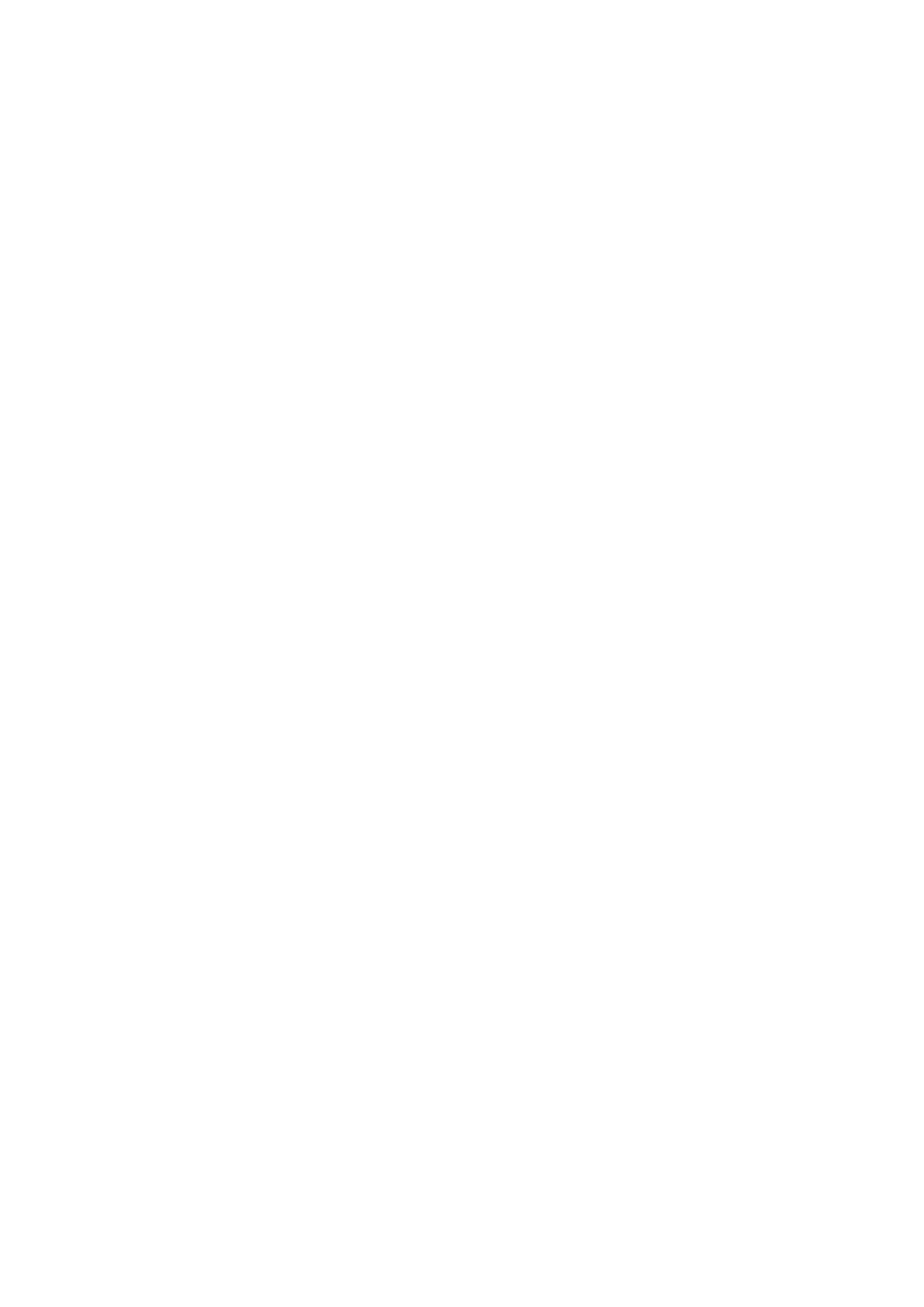## <span id="page-6-1"></span><span id="page-6-0"></span>**2. Committee Reports**

## **REPORT OF THE CITY STRATEGY COMMITTEE MEETING OF 9 FEBRUARY 2017**

**Members:** Mayor Lester, Councillor Calvert, Councillor Calvi-Freeman, Councillor Dawson, Councillor Day, Councillor Eagle, Councillor Foster, Councillor Free, Councillor Gilberd, Councillor Lee, Councillor Marsh, Councillor Pannett (Chair), Councillor Sparrow, Councillor Woolf, Councillor Young.

#### **The Committee recommends:**

#### **Wellington Resilience Strategy**

#### **Recommendations**

That the Council:

1. Approve the Resilience Strategy.

Amended Resilience Strategy - [http://wellington.govt.nz/your](http://wellington.govt.nz/your-council/meetings/committees/council/2017/03/02)[council/meetings/committees/council/2017/03/02](http://wellington.govt.nz/your-council/meetings/committees/council/2017/03/02)

# **Attachments**

Nil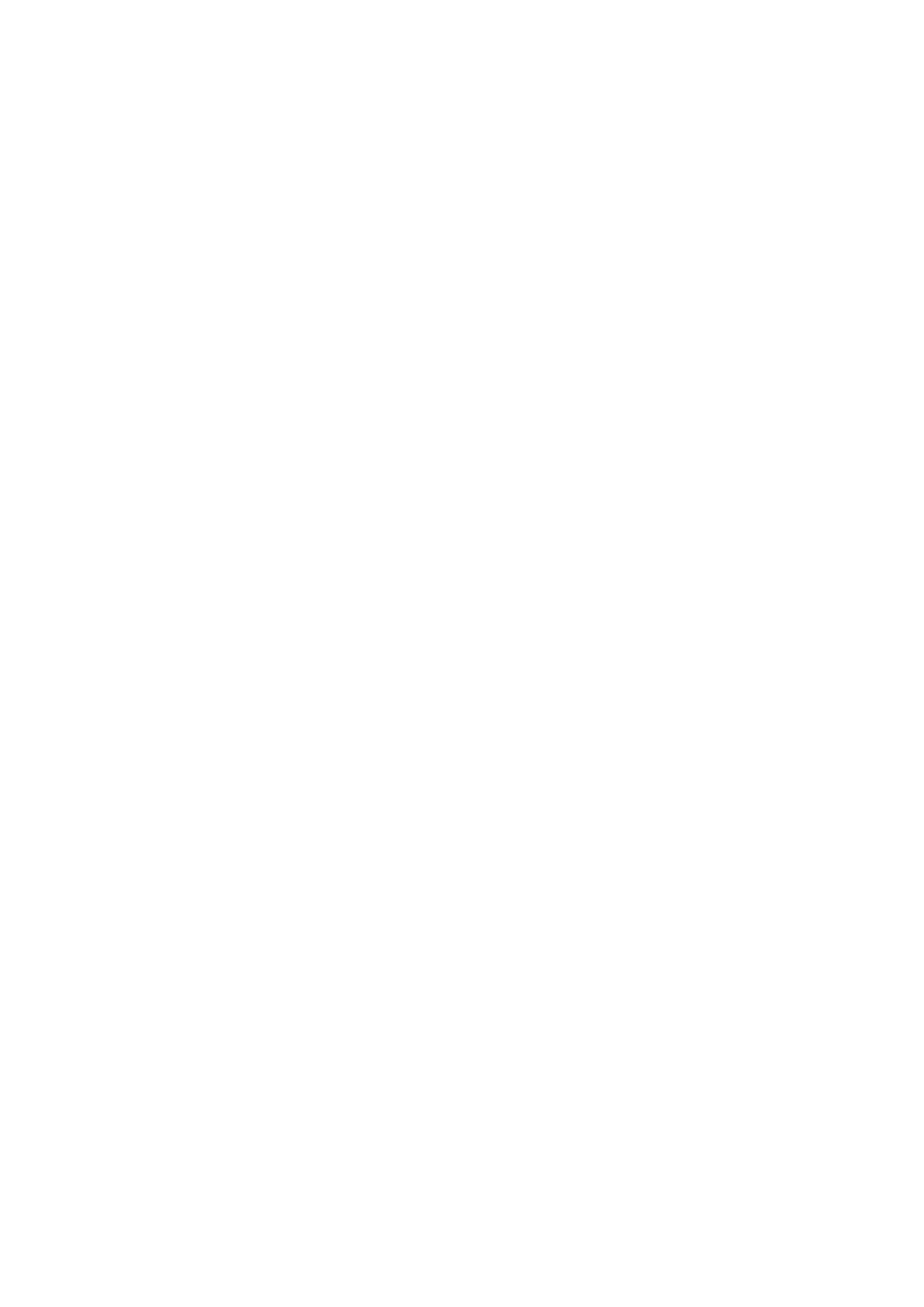## <span id="page-8-0"></span>**REPORT OF THE CITY STRATEGY COMMITTEE MEETING OF 2 FEBRUARY 2017**

**Members:** Mayor Lester, Councillor Calvert, Councillor Calvi-Freeman, Councillor Dawson, Councillor Day, Councillor Eagle, Councillor Foster, Councillor Free, Councillor Gilberd, Councillor Lee, Councillor Marsh, Councillor Pannett (Chair), Councillor Sparrow, Councillor Woolf, Councillor Young.

#### **The Committee recommends:**

### **Earthquake Recovery: Initiative to Strengthen Unreinforced Masonry Facades and Parapets**

### **Recommendations**

That the Council:

1. Agree to allocate \$1 million as part of the joint funding arrangement with the Government to strengthen street facing unreinforced masonry of buildings on key routes with high pedestrian or vehicular traffic by reprioritising \$300,000 from the 2016/17 Built Heritage Incentive Fund allocation and allocating \$700,000 of the BHIF Fund for the 2017/18 financial year.

#### **Attachments** Nil